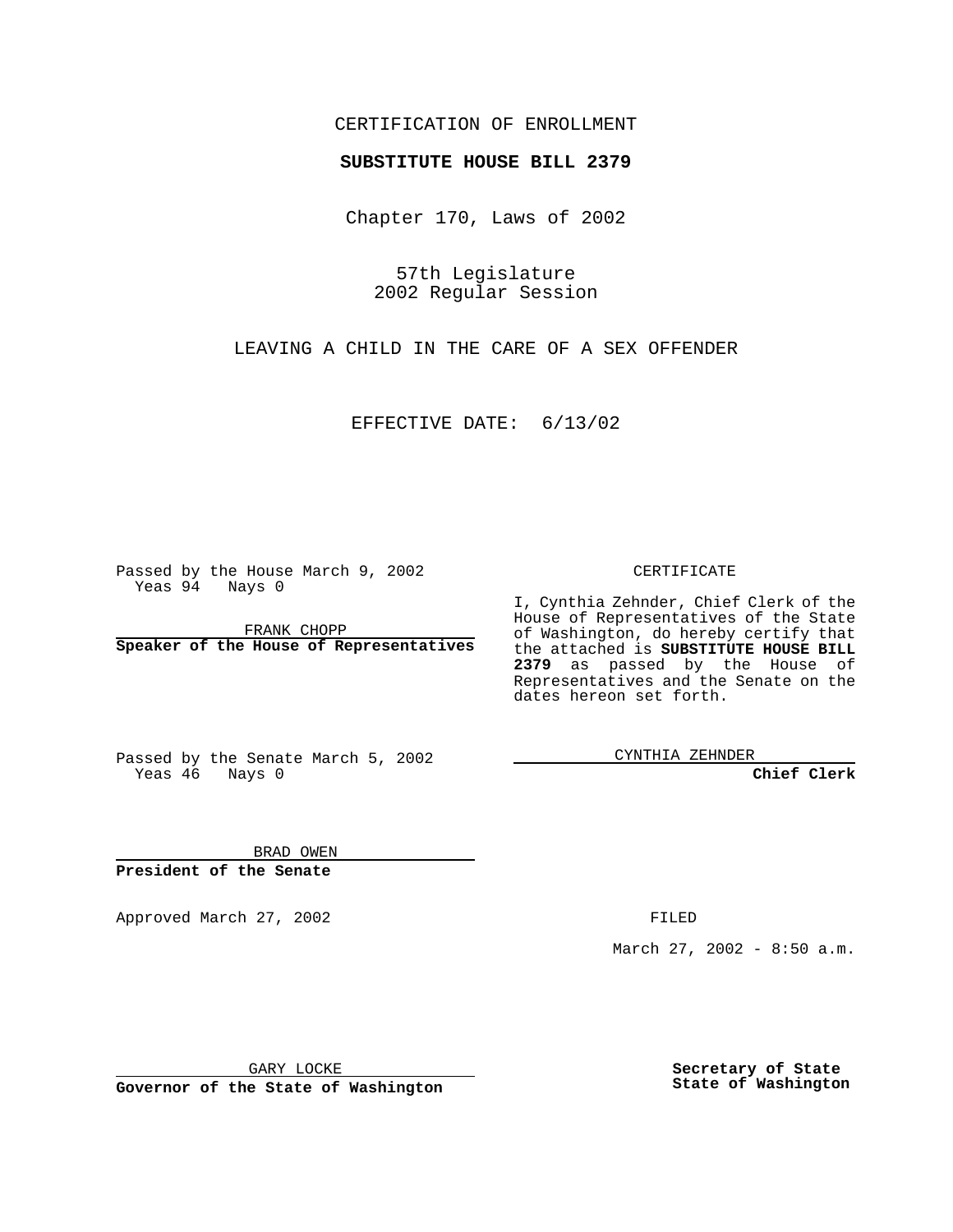## **SUBSTITUTE HOUSE BILL 2379** \_\_\_\_\_\_\_\_\_\_\_\_\_\_\_\_\_\_\_\_\_\_\_\_\_\_\_\_\_\_\_\_\_\_\_\_\_\_\_\_\_\_\_\_\_\_\_

\_\_\_\_\_\_\_\_\_\_\_\_\_\_\_\_\_\_\_\_\_\_\_\_\_\_\_\_\_\_\_\_\_\_\_\_\_\_\_\_\_\_\_\_\_\_\_

### AS AMENDED BY THE SENATE

Passed Legislature - 2002 Regular Session

#### **State of Washington 57th Legislature 2002 Regular Session**

**By** House Committee on Criminal Justice & Corrections (originally sponsored by Representatives Dickerson, O'Brien, Tokuda, Veloria, Darneille, Chase, Kirby and Lovick)

Read first time 02/06/2002. Referred to Committee on .

 AN ACT Relating to leaving a child with a sex offender; adding a new section to chapter 9A.42 RCW; and prescribing penalties.

BE IT ENACTED BY THE LEGISLATURE OF THE STATE OF WASHINGTON:

 NEW SECTION. **Sec. 1.** A new section is added to chapter 9A.42 RCW to read as follows:

 (1) A person is guilty of the crime of leaving a child in the care of a sex offender if the person is (a) the parent of a child; (b) entrusted with the physical custody of a child; or (c) employed to provide to the child the basic necessities of life, and leaves the child in the care or custody of another person who is not a parent, guardian, or lawful custodian of the child, knowing that the person is registered or required to register as a sex offender under the laws of this state, or a law or ordinance in another jurisdiction with similar requirements, because of a sex offense against a child.

 (2) It is an affirmative defense to the charge of leaving a child in the care of a sex offender under this section, that the defendant must prove by a preponderance of the evidence, that a court has entered an order allowing the offender to have unsupervised contact with children, or that the offender is allowed to have unsupervised contact